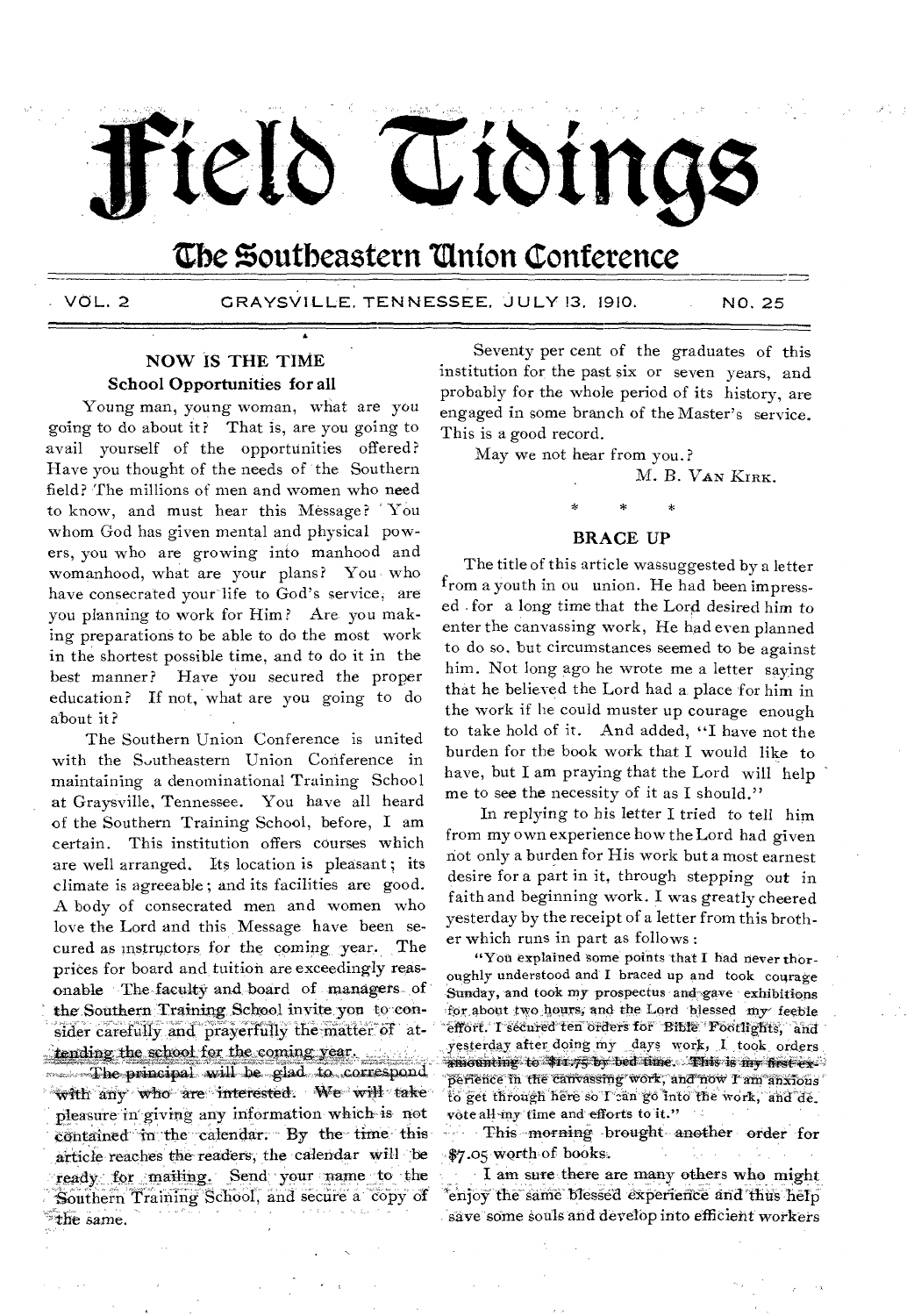if they would but "taste and see." My brother, my sister, if the Lord has impressed you to do a work for him, brace up and go at it.

L. D. RANDALL.

## **GEORGIA**

Our tent meetings at Cartersville closed June 19th. There were about two hundred present at the closing service. Twenty-five or more came forward and gave their hands as an expression of blessings received. Seven took their stand to keep all of God's commandments. A number are still in the valley of decision. Brother and Sister Manous were left to follow up the work. Two were baptized.

Sabbath, June 25, we organized a church of thirteen members in Savannah. Ten were baptized Monday in the pool of "Bethesda," near the city, where an orphans home is located. This institution was established by Mr. Whitfield of England, in 1740. Ninety-eight little orphan boys stood by and witnessed the solemn service. Many tears were seen as wives, husbands, and sons were buried in the liquid grave.

Quarterly- meeting was conducted Sabbath, which was richly blessed by the precious presence of Him, whom comforteth our hearts. There are several, whom, we hope, will soon come into the church. Among them are the ticket agent at the big Union depot, the time-keeper at the Central R. R. depot, and a brick mason who has been an employee of the city for ten years. From this church two young men expect soon to go to school and prepare for work in the message. One of them, Brother Tarver, is doing nicely canvassing. The other, Brother Bailes, expects to go to school this fall.

I will conduct quarterly meetings at Dixie, Sabbath, June 2; at Fitzgerald, Wednesday, July 6 ; and at Macon, Sabbath, July 9.

The out look is good for a large attendance at our camp-meeting, July 21-31, which will be held at Griffin. A very good place has been secured on West Broadway and 15th streets.

The tent company at Macon reports ten Sabbath-keepers with a growing interest.

C. B. STEPHENSON.

### ENGLEWOOD, TENNESSEE

Many difficulties impeded our progress, but we succeeded in pitching our tent, and opened a series of meetings at Englewood, Tennessee, on June 12th, with a fair interest.

Previous to our arrival, the churches had held a joint meeting, and expressed their indignation at our coming. This made it exceedingly difficult to secure material and the other favors naturally expected at such a time. But the Lord is fast breaking down the prejudice. The people now show us a surprising degree of hospitality ; and considering the size of the town, we are having good congregations. Sunday evening there were about two hundred and forty came out to hear the discourse on the four beasts. Among those in attendance are the banker, several merchants, ministers of the gospel, and other prominent citizens of the place. We have introduced a question box, and many

interesting inquiries come to us through this.

Pray for us that we may be faithful in presenting the truth to a people who have never before had the opportunity of hearing the Third Angel's Message. H. LESLEY SHOUP,

B. F. WEBB.

# **OPEN LETTERS TO BROTHER DASH**  Epistle No. 7

### Not Appreciated

Dear Brother Dash:—

There are not many diseases in the moral world more common than selfpity. We are all subject to it. One severe attack does not render the patient immune from another. The acute certainly becomes chronic unless heroic treatment is administered promply and persistently. The only known remendy is to kill the old man. Because of the painfulness of the process, many refuse to submit, but prefer to endure the horrors of the disease itself. I fear you have it. Your complaint that the brethren don't appreciate you is a significant symptom. You have been thinking of how valuable your services are, and how little value they seem to attach to them. It may be possible that they are dull and inappreciative, but it is more likely that you are not worth as much as you think, but that your mind is warped by this dread disease. Judas thought his talent as conference treasurer was not valued at full worth. James 'and John couldn't see why it wasn't recognized at once that they we peculiarly fitted to be Secretary of State, and Attorney General. All the disciples were planning for place and position, and were much perplexed that their talent was so slowly recognized. It might be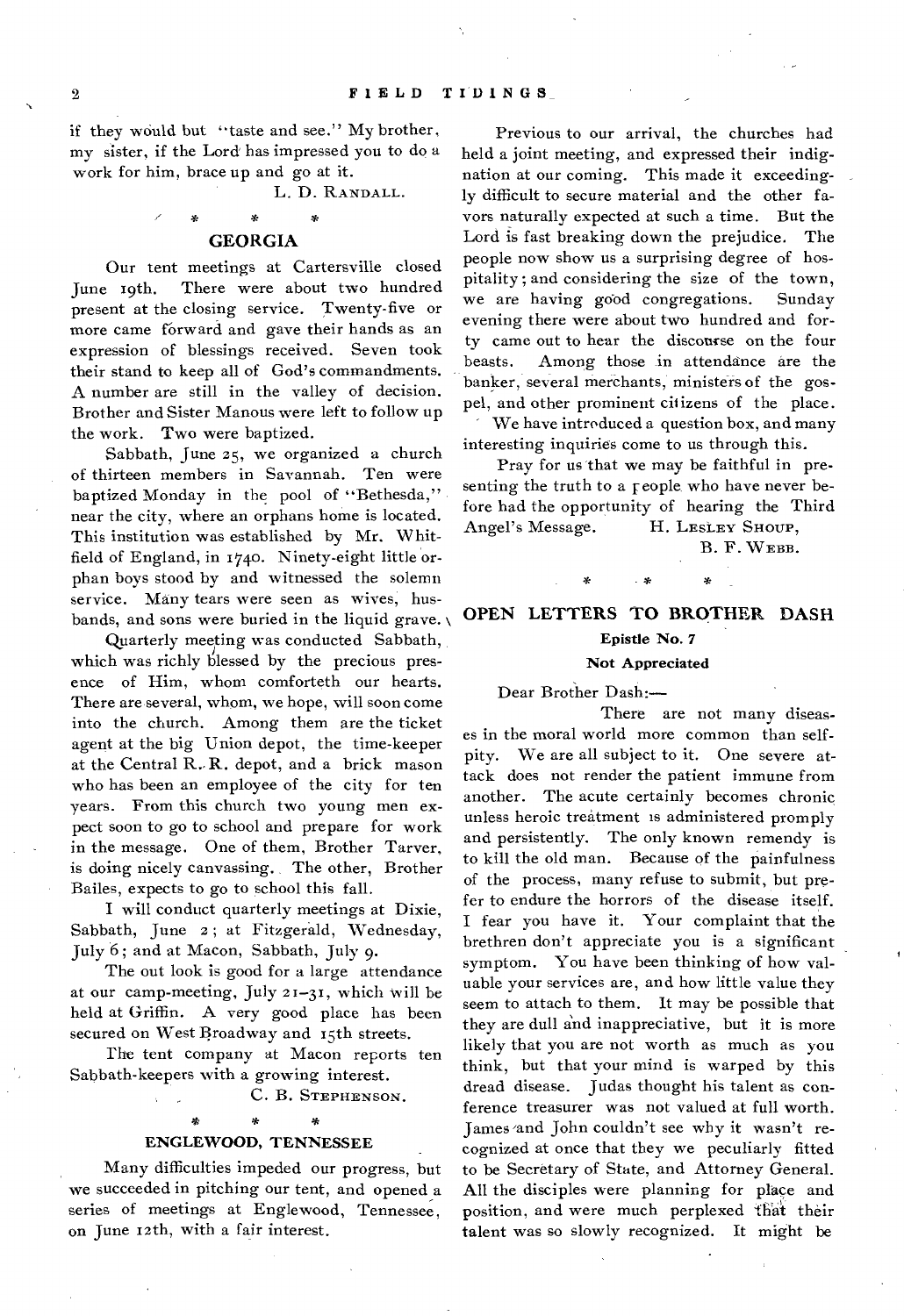>ossible sometimes that some modest man might nake mistakes and undervalue his own worth, put that is not the usual situation. And if it is, lid you ever notice that even if he "hides among :he stuff," some one will find him and bring him out? I suggest Brother Dash that you and I spend our energies in being valuable instead of laboring to convince any one of our worth. We need the eyesalve that will help us to see first, our own nothingness, and, second, the imputed merits of our Saviour.

We need less attention to self, less jealous care for our own reputation, less striving for the mastery, more appreciation of the good points in others, more of the greatness of mind that marked the life of the Master, and which caused him to ignore the many slights and flings of littler minds, Let us die to self. Let the old man be crucified, and then let the life which we now live be lived by the faith of the Son of God who loved us and gave himself for us.

T. H. JEYS.

# **UNION, SOUTH CAROLINA**

**\*** 

Our meetings have now been going on for nearly two weeks. No special interest is shown.

We shall soon move to another portion of the city. Since this is where our camp-meeting is to be held, we feel doubly anxious to get the message to the people. Like the cities of the antedeluvian world, the citizens here are busy with buying and selling and the constant whirl of business and social life. Few care to take the time to turn aside and think soberly and quietly of eternal truth. We feel our need of special wisdom from above, and crave an interest in the prayers of all saints.

> T. H. JEYS. E. W. CAREY.

# **GOD'S BLESSINGS ON THE WORK IN THE SOUTH**

\*

**11 you did not read carefully the report** of The canvassing work in the REVIEW AND HER. again; especially if you are very much interest-. . . . ed in the Southern work. rias es

It will be noticed that in the Southern Publishing Association's territory. which is composed of the three Unions. The Southwestern,' Southern, and Southeastern, there were orders

taken to the value of  $$22,857.80$  in May. The total for all the conferences of North America was \$45,298.22 By this you will see that the three Southern Union conferences did a larger work than all the rest of the conferences in North America combined.

This \$22,857.80 for the South was divided as follows :

| Southwestern Union conference \$12,012.35 |    |     |          |
|-------------------------------------------|----|-----|----------|
| Southeastern                              |    |     | 5,837.25 |
| Southern                                  | ,, | , 1 | 5,008.20 |

In looking over this report in the REVIEW, you will also notice that the Southwestern Union's report stands at the head of all the conferences in the United States. The Southeastern Union stands second on the list, and the. Southern fills the third place.

In a private letter from brother E. R. Palmer, I take the liberty of quoting these words. "I congratulate you most heartily, my brother, on your summary for May. This places you second on the list in the United States for that month. May the Lord continue to bless you abundantly."

I wish to pass this congratulation on to the ones in the field, where it rightfully belongs.

May the Lord help us to take fresh courage, and at last wear the victors crown, is my earnest desire.  $V, O, Co_{LE}$ V. O. COLE.

# **CAMP-MEETING FOR THE COLORED**

### **South Carolina**

The time and place for this meeting is now set for September 6-1i, at Columbia, S. C.

, June 30th, it might pay you to read it to help in the preaching. Elder Chas. Thomp, I hope that all our colored believers throughout the conference will at once arrange to attend, without fail. The opportunity is unusal. The expense will not be great. Everything that can be done for the comfort and convenience of the congregation will be done. The conference will furnish, living tents, at actual cost of ransportation. Write to Elder Sydney Scott, Tolumbia, S. C., for imformation as to how to reach the grounds from city depot. Elder Strachan from North Carolina, will be present son, the president of the Southeastern Union, has also consented to be present, at least a part. of the time. The writer also expects to be there. Best of all, God's-Holy Spirit will be with us to help and comfort and bless. This will be the first, but we hope it will be such a grand success